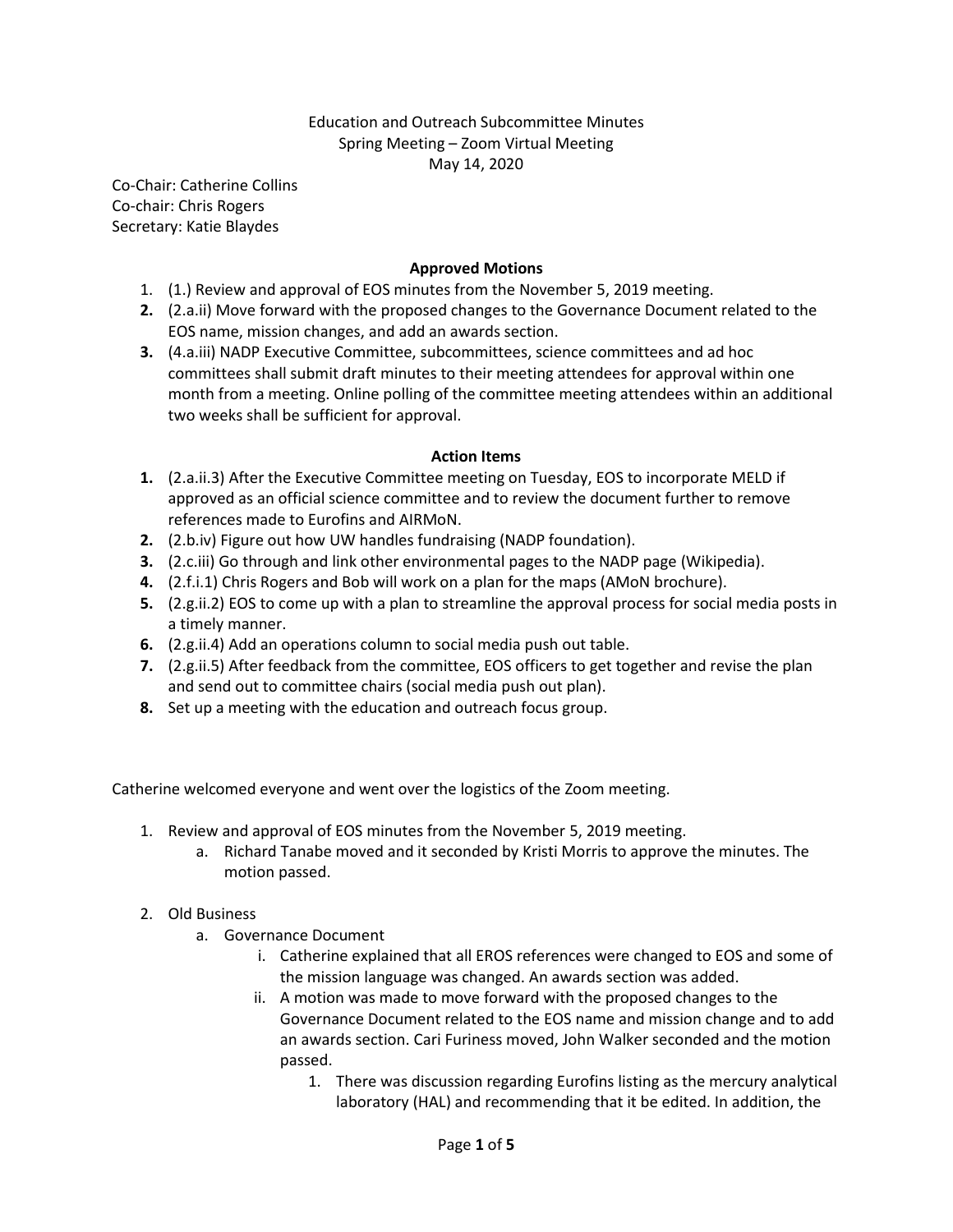references to AIRMoN need editing. Another comment was that if MELD becomes an official science committee; add a section to the governance document.

- 2. Chris Rogers asked if the PO could help produce the governance handbook for the Fall Meeting. David Gay responded that it should be possible.
- 3. Action item: After the Executive Committee meeting on Tuesday, EOS to incorporate MELD if approved as an official science committee and to review the document further to remove references made to Eurofins and AIRMoN.
- 4. The motion passed.
- b. Foundation Letter
	- i. Catherine stated that the letter is on the NADP webpage, and outreach will be done to past NADP members and other interested parties. She gave a brief explanation of "Giving Tuesday." The PO will evaluate the feasibility of how NADP could utilize this campaign.
	- ii. Cari Furiness asked how fund use decisions are made and whether funds are designated for specific purposes. Jamie Schauer set up the structure and the funds go into a general NADP bucket and not allocated to any specific line item.
	- iii. David Gay suggested asking permission from the Executive committee to use the funds.
	- iv. Ongoing action item: figure out how UW handles fundraising.
- c. Wikipedia Page
	- i. The page is up and running. The EOS officers developed an SOP for reviewing the page that will be fine-tuned based on comments received during this meeting. EOS will review the page twice a year and will coordinate with the PO about changes.
	- ii. The different committees will review the page to add content and links.
	- iii. Action item: go through and link other environmental pages to the NADP page as suggested by Bob Larson.
- d. Education and Outreach Plan
	- i. Catherine talked about the "Inside Rain" booklet, produced by the University of Illinois, and noted that it is around 20 years old. We would need to contact U of I if we want to use the booklet. Catherine proposed using basic concepts for the outreach plan and hoped that we could have UW students work on it.
		- 1. Bob Larson clarified that U of I has copyright of the "Inside Rain" brochure, but not the learning module.
		- 2. Donna Schwede said that she polled some teachers, and they were more interested in short videos rather than written material. She noted some good models to look at are the National Soil and Water Conservation District and 4H with their National Science Day activities.
		- 3. Catherine stated that a small focus group would be good for this and asked for volunteers. Donna Schwede, Amy Mager, Camille Danielson, Beth Boyer, and Nichole Davis volunteered.
- e. Mercury in the Rain Brochure
	- i. Chris Rogers noted that David Gay put together a rough draft. The EOS officers feel that a team or an Ad hoc committee is needed to help with edits and development.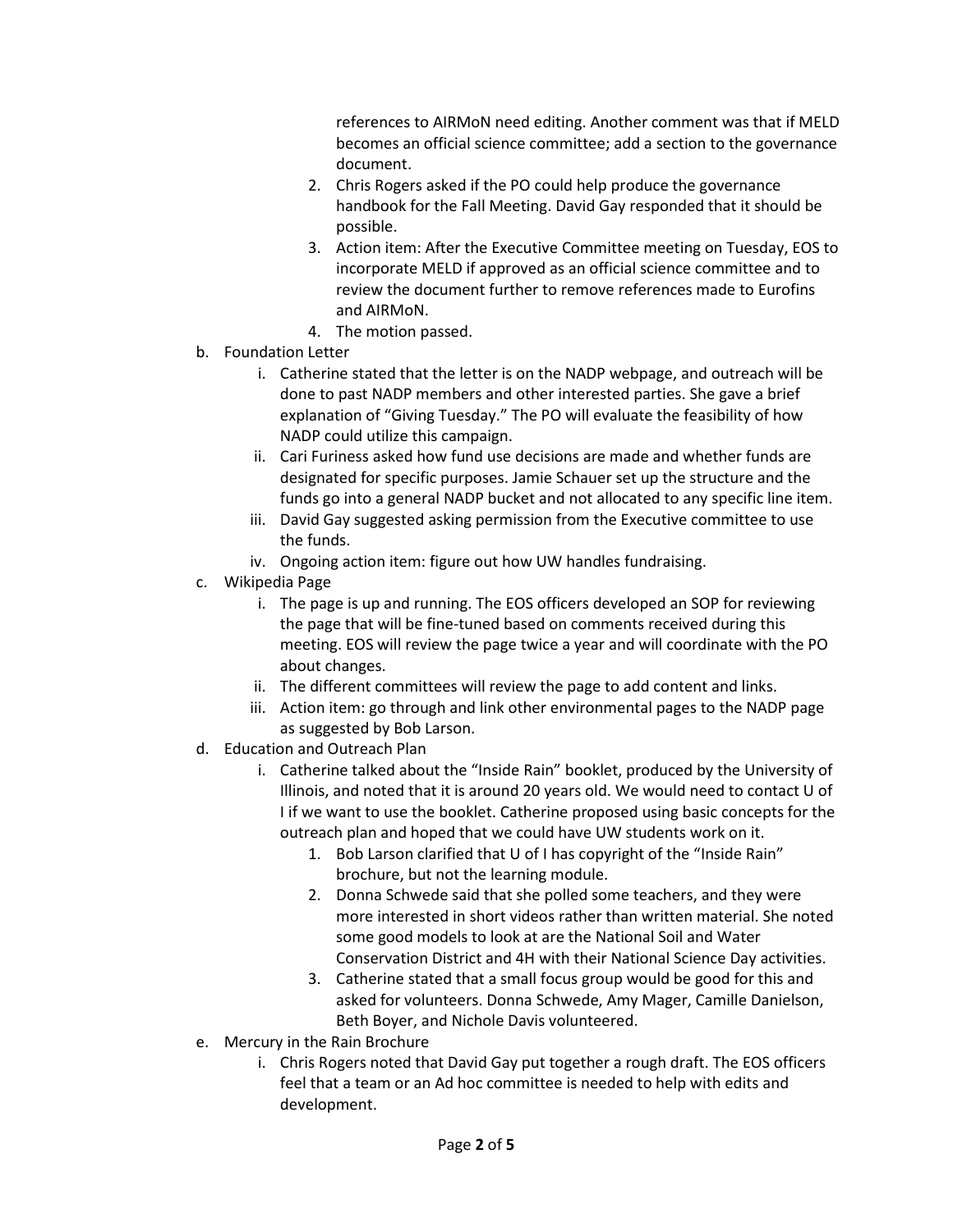- 1. Volunteers: Doug Burns, Mark Olson, Beth Boyer and a representative(s) from the MELD steering committee (Kristi Morris, David Schmeltz, Rick Haeuber, Colleen Flanagan-Pritz, and Colin Eagles-Smith).
- f. AMoN Brochure
	- i. Bob Larson said the brochure has maps from 2017 and he can update them. He noted that the website has the outdated maps. The pie chart map is difficult to update and he stated that we need something new.
		- 1. Action item: Chris Rogers and Bob will work on a plan for the maps.
- g. NADP Newsletters
	- i. Catherine talked about EOS' plan to upgrade the newsletter to social media. Outlets to be used: Facebook, Instagram, Twitter, LinkedIn, and Reddit. EOS recommended posting guidelines and the proposed plan with calendar. The document is available on the Office 365 shared drive.
	- ii. Discussion
		- 1. Mike Bell commented that the first week of May is Air Quality Awareness Week.
		- 2. Richard Tanabe: What is the procedure if you come across something you want to push out? Contact EOS? He suggested that the approval process not be lengthy otherwise, it defeats the purpose of social media. Action item: EOS to come up with a plan to streamline the approval process for social media posts in a timely manner.
		- 3. Zac Najacht suggested doing short plugs about site maintenance and not showing the site audit photos, "horror pictures," as it would not be good publicity for the program. It was suggested to use good photos instead. Several people agreed with regard to the photos. Zac and Richard will talk about it more offline.
		- 4. Action item: add an operations column to social media push out table.
		- 5. Action item: after feedback from the committee, EOS officers will revise the plan based on suggestions made and send out to committee chairs.
		- 6. Greg Wetherbee suggested contacting congressional leaders' science advisors to inform them of the NADP monitoring in their districts and states.
		- 7. Rick Haeuber said the EPA receives frequent inquiries about acid rain and they have influx of questions around science fair time in August/September. He suggested that classes could adopt NADP sites or take fieldtrips to the sites.
		- 8. Richard Tanabe suggested broadcasting the TDep seminars.
		- 9. Taylor Macy suggested that companies/agencies could point to NADP from their own accounts on social media. She will forward Catherine some guidelines on social media posts (hashtags, pictures, emojis, etc.).
		- 10. Chris Rogers commented that this is going to require dedicated support from the PO. It is not EOS's intention to be doing the posting on the social media accounts, and we need a point person at the PO to be handling the accounts for this to work effectively.
- h. Web Page
	- i. The program office is updating the page.
	- ii. The PO is working with UW DoIT to make a more mobile friendly website. Mark Olson mentioned that this item is on the backburner due to UW focusing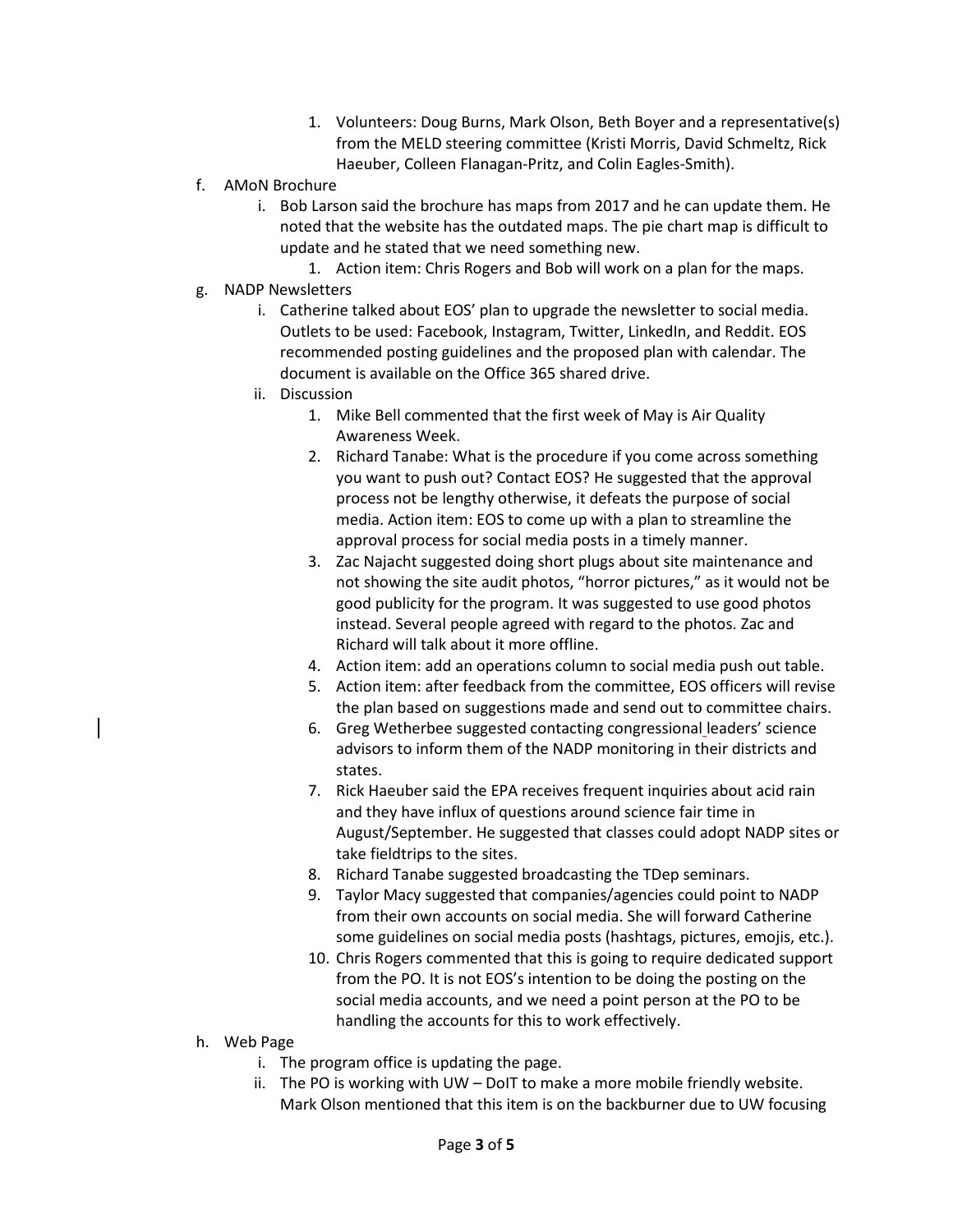on virtual learning; however, David Gay said they are meeting soon with WSLH IT personnel.

- 3. Committee Updates
	- a. CLAD Mike Bell
		- i. They need officially to designate EOS representatives.
		- ii. They are currently developing critical loads videos and plan to have them done around the end of the year.
		- iii. They plan to have a Fall Meeting workshop and could use some promotion and advertisement depending on the meeting format (virtual or in person).
	- b. TDep Kristi Morris
		- i. They have a first draft of the fact sheet summarizing TDep's nitrogen deposition white paper with the audience being managers. They have given the first draft to interns in the office. If they need more help, possibly would ask the PO. Will have EOS review when completed. They plan to have something to distribute at the Fall Meeting.
	- c. AMSC Andy Johnson
		- i. There have been no meetings since the Fall Meeting due to Andy's busy schedule. They might need help come June or July.
	- d. NOS Winston Luke
		- i. NOS update was already covered in the discussion, especially with regard to social media posts for site reminders, site operators, and Zoom training.
	- e. DMAG Bob Larson
		- i. Next year there will be changes in the data products coming out and he suggested that social media could be used to explain those changes as well as announcing when map updates are available.
	- f. QAAG Camille Danielson
		- i. Several quality documents are being produced or have been revised such as the QA reports for the labs, and the QA plans for the labs and networks. These will eventually get posted on the website. EOS could help inform people that it has been updated. They may potentially need help with a Data Quality Objectives summit conference this summer.
	- g. CityDEP Greg Wetherbee
		- i. As of now, they do not have much of a game plan for outreach. They are in the process of trying to get a research coordination network grant prepared, and it is a big outreach project. Once they get that rolling, they will definitely coordinate with EOS, but nothing new for right now.
	- h. MELD Rick Haeuber
		- i. They do not have any outreach items at this time as they have only just finished their second meeting.

## 4. New Business

- a. Approval process for subcommittee minutes
	- i. Should the NADP subcommittees change how the minutes are approved and posted to the website? The current process is lengthy and not an efficient use of everyone's time.
	- ii. There was good discussion from the group with positive feedback. Most everyone agreed that getting the minutes out more quickly would be beneficial.